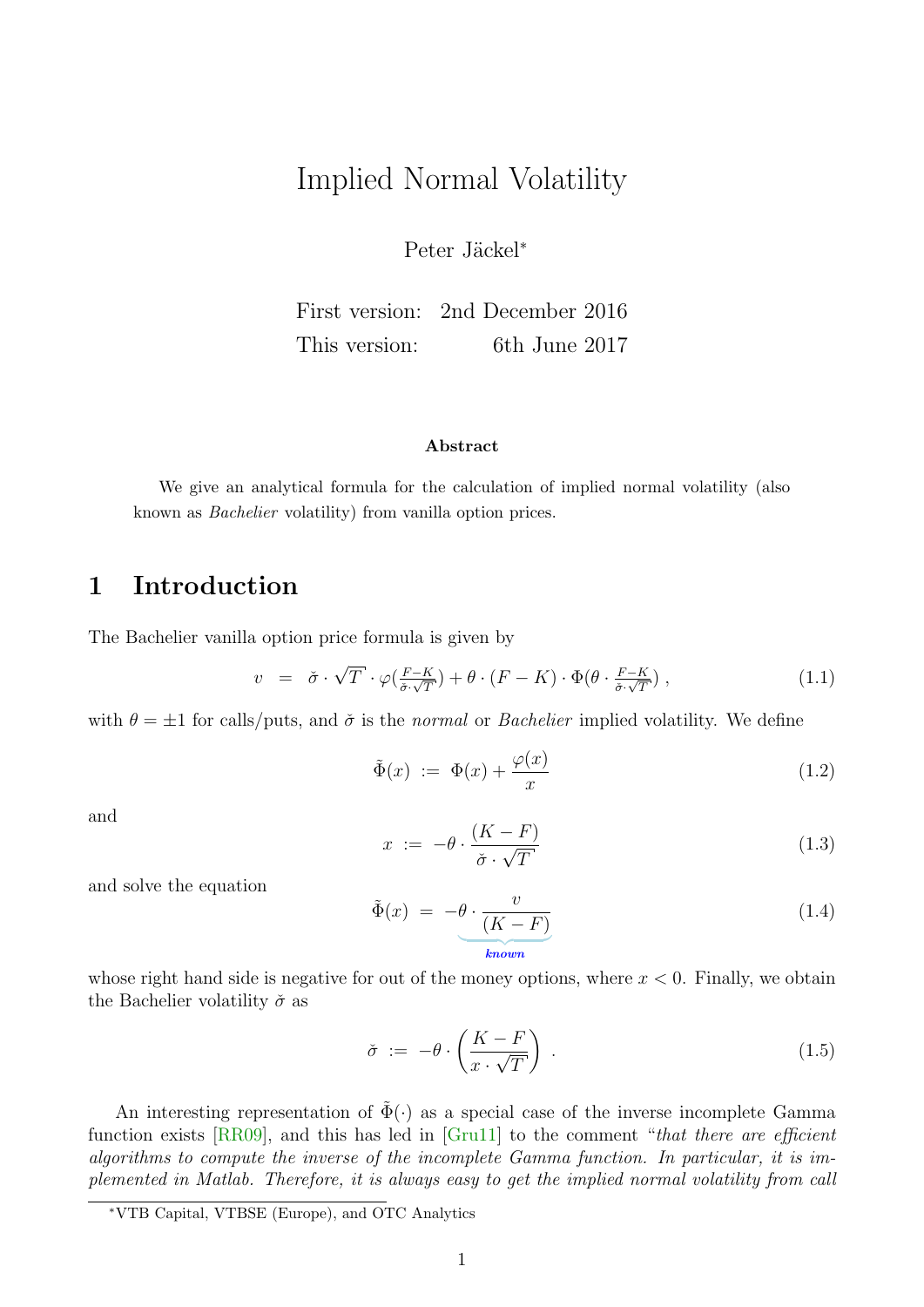prices". Alas, in a commercial environment it is of little significance what may be implemented in Matlab, or indeed elsewhere, unless the algorithm can be extracted and ported to the respectively relevant industrial system or analytics library. In addition, all published algorithms for the inversion of the general (incomplete) Gamma function involve iterative root-finding, and are even more complex than a simple root-search for the solution of  $\Phi(x) = y$  due to the underlying objective function being for the generic (incomplete) Gamma function. What's more, a concise and fully analytic implementation that is always accurate to machine precision is obviously preferable.

#### Remark 1.1. Unlike Black's volatility,

#### implied Bachelier volatility calculation is a univariate problem.

Remark 1.2. In order to condition the internal calculation on out-of-the money options, in practice, we always set

$$
\tilde{\Phi}^* := -\frac{|v - (\theta \cdot (F - K))_+|}{|K - F|}, \qquad (1.6)
$$

solve

$$
\tilde{\Phi}(x^*) = \tilde{\Phi}^*, \qquad (1.7)
$$

for  $x^* < 0$ , and set

$$
\check{\sigma} := \frac{|K - F|}{|x \cdot \sqrt{T}|} \,. \tag{1.8}
$$

# 2 Inverting the univariate objective function  $\tilde{\Phi}(\cdot)$

We assume  $\tilde{\Phi}^* < 0$  by conditioning on out-of-the money options and solve  $\tilde{\Phi}(x^*) = \tilde{\Phi}^*$ . If  $\tilde{\Phi}^* < \tilde{\Phi}^*_{\mathcal{C}}$  with  $\tilde{\Phi}^*_{\mathcal{C}} := \tilde{\Phi}(-9/4) \approx -0.001882039271$ , set

$$
g := 1/(\tilde{\Phi}^* - 1/2) \tag{2.1}
$$

$$
\bar{\xi} := \frac{0.032114372355 - g^2 \cdot (0.016969777977 - g^2 \cdot (2.6207332461E - 3 - 9.6066952861E - 5 \cdot g^2))}{1 - g^2 \cdot (0.6635646938 - g^2 \cdot (0.14528712196 - 0.010472855461 \cdot g^2))}
$$
(2.2)

$$
\bar{x} := g \cdot \left(\frac{1}{\sqrt{2\pi}} + \bar{\xi} \cdot g^2\right) \tag{2.3}
$$

else set

$$
h := \sqrt{-\ln(-\tilde{\Phi}^*)} \tag{2.4}
$$

$$
\bar{x} := \frac{9.4883409779 - h \cdot (9.6320903635 - h \cdot (0.58556997323 + 2.1464093351 \cdot h))}{1 - h \cdot (0.65174820867 + h \cdot (1.5120247828 + 6.6437847132E - 5 \cdot h))}
$$
\n(2.5)

Then,

$$
x^* := \bar{x} + \frac{3q\bar{x}^2 \cdot (2 - q\bar{x} \cdot (2 + \bar{x}^2))}{6 + q\bar{x} \cdot (-12 + \bar{x} \cdot (6q + \bar{x} \cdot (-6 + q\bar{x} \cdot (3 + \bar{x}^2))))}
$$
(2.6)

with

$$
q := \frac{\tilde{\Phi}(\bar{x}) - \tilde{\Phi}^*}{\varphi(\bar{x})} \,. \tag{2.7}
$$